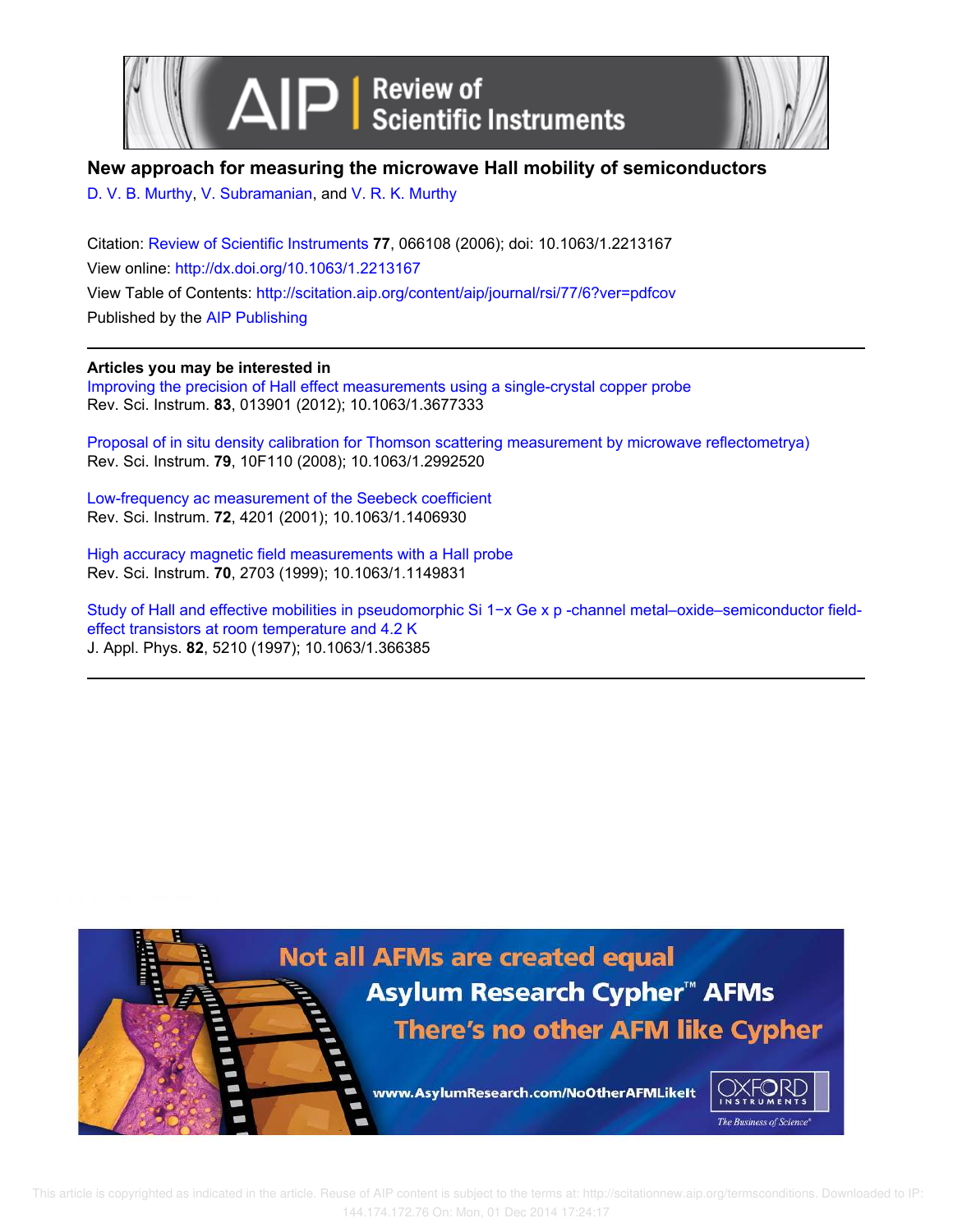## **New approach for measuring the microwave Hall mobility of semiconductors**

D. V. B. Murthy, V. Subramanian,<sup>a)</sup> and V. R. K. Murthy *Microwave Laboratory, Department of Physics, Indian Institute of Technology, Madras, Chennai-600 036, India*

Received 23 December 2005; accepted 18 May 2006; published online 28 June 2006-

Measurement of Hall mobility in semiconductor samples using bimodal cavity method gives distinct advantages due to noncontact nature as well as the provision to measure anisotropic mobility. But the measurement approaches followed till now have a disadvantage of having high error values primarily due to the problem in evaluating the calibration constant of the whole experimental arrangement. This article brings out a new approach that removes such disadvantage and presents the calibration constant with 1% accuracy. The overall error in the carrier mobility values is within 5%. *© 2006 American Institute of Physics.* DOI: 10.1063/1.2213167

Investigations on the transport properties of elemental and compound semiconductors have been the subject of several workers over the last few decades. The importance of such studies has grown over the years because of their relevance not only to material characterization but also to the proper design of devices such as photovoltaic cells, photosensors, optocouplers, etc. One such important transport property is the mobility of carriers in the semiconductor. The measurement of mobility is generally performed using dc Hall effect, which requires the use of contacts on the sample. This makes the sample unusable, and therefore it is better to employ nondestructive techniques for this purpose.

It is well known that most of the measurements at microwave frequencies are generally noncontact and nondestructive in nature. Use of cavity perturbation technique for the study of photoconductivity is one such example. For nondestructive evaluation of the Hall mobility one can use the microwave Hall effect technique. This technique simultaneously provides the information regarding the conductivity and carrier concentration. Due to the noncontact nature, this technique is capable of measuring mobility of carriers even in powdered samples, thin films, biological materials, etc.

Microwave Hall effect was first observed by Cooke.<sup>1</sup> Rau and Caspari<sup>2</sup> observed the rotation of a plane polarized microwave signal as a transmitted wave through a germanium sample in a cylindrical waveguide. Watanabe<sup>3,4</sup> developed this technique to measure the electrical transport properties of low mobility samples and to verify high frequency effects on Hall mobility. This technique has been employed for measuring the mobility in the bulk semiconductors, organic semiconductors, powdered materials, and perovskites.<sup>5–8</sup> The introduction of network analyzers helped a lot in improving this technique further.<sup>9</sup> Chen *et al.*<sup>10</sup> studied the electrical transport properties of fine magnetic particles using this technique. Recently, Prati *et al.*<sup>11</sup> have applied this technique in calculating the mobility of the heterostructures.

To observe or measure the microwave Hall mobility, a circular or rectangular shaped bimodal cavity is used. The amount of power coupled between the two modes of the

a)Author to whom correspondence should be addressed; FAX:  $+91-44-$ 22570545; electronic mail: manianvs@iitm.ac.in FIG. 1. Schematic diagram of the TE<sub>112</sub> cylindrical bimodal cavity.

cavity due to external static magnetic field depends on the mobility of carriers as well as the external coupling factors. Though the methodology remains same, modifications are incorporated to ease the measurement procedure. For example, Al Zoubi *et al.*<sup>12</sup> used a double slug tuner to attain critical coupling at both the ports of the bimodal cavity. But the use of a double slug tuner makes the arrangement cumbersome, and therefore one finds it difficult to keep the cavity between the pole faces of the magnet. Moreover, application of the magnetic field affects the coupling, and therefore initial critical coupling condition often changes. This makes the whole arrangement erroneous. The work done by Schrape *et al.*<sup>13</sup> claimed that the rotation of a sample holder around the symmetry axis would yield cavity balancing, but it is not observed so.

It is well known that the amount of power coupled between the two modes of the cavity is very low. In order to enhance the sensitivity, a balanced bridge circuit called canceling channel is used. Though this improves the sensitivity, the amount of power coupled cannot be measured directly.

If there is a variation in the calibration constant due to change in the coupling constant of the cavity for each sample, then the measured mobility values will vary. Errors reported by earlier workers<sup>11–14</sup> were between 5% and 40%. Therefore, it is very important to have a proper measurement approach such that the calibration constant is independent of the sample used.



 This article is copyrighted as indicated in the article. Reuse of AIP content is subject to the terms at: http://scitationnew.aip.org/termsconditions. Downloaded to IP: 144.174.172.76 On: Mon, 01 Dec 2014 17:24:17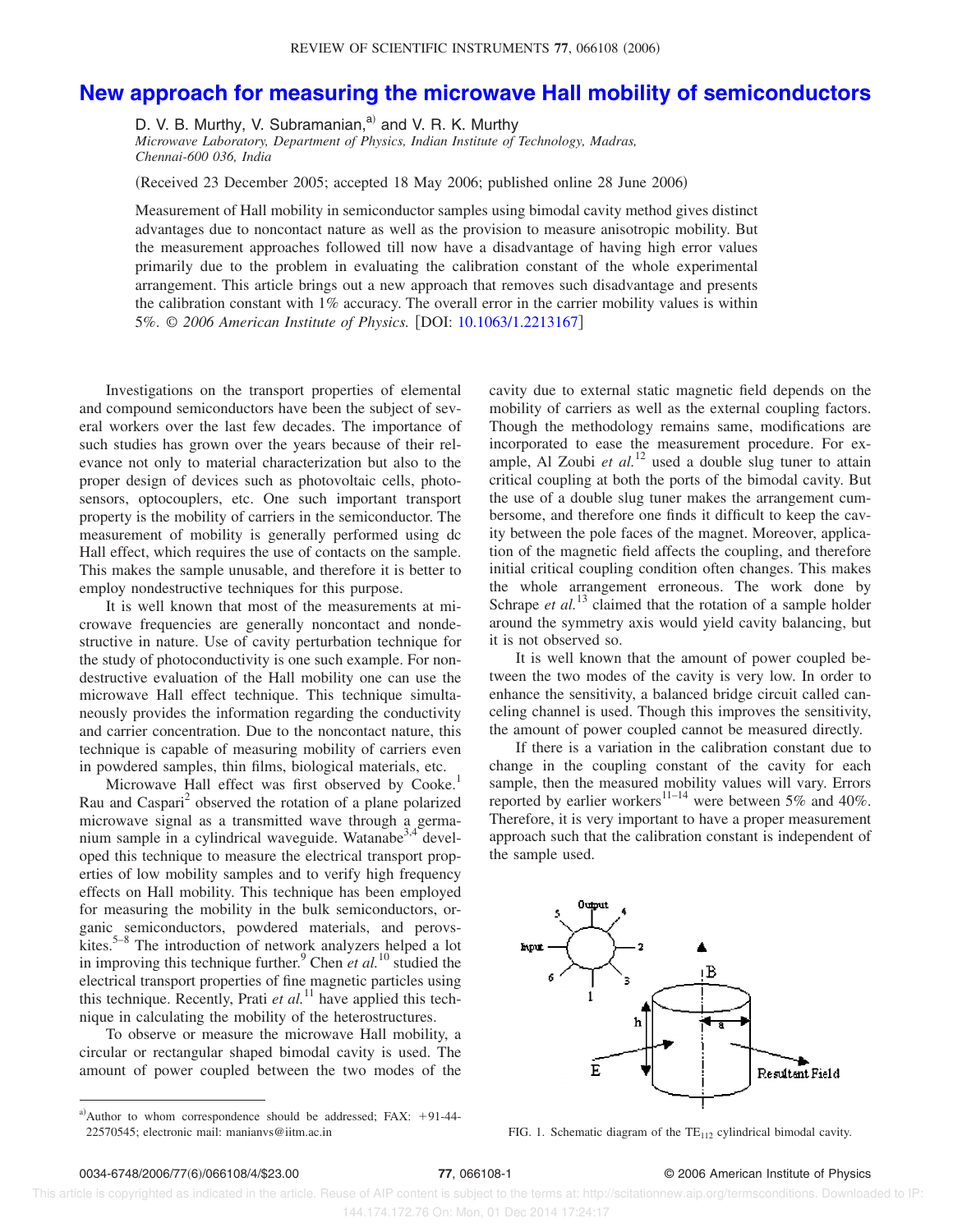

FIG. 2. Experimental arrangement of the microwave Hall effect technique.

TABLE I. The code, type and semiconductor material, resistivity, thickness and dc Hall mobility of the semiconductor samples used.

| Sample code    | Type and<br>semiconductor<br>material | Resistivity<br>$(\Omega$ cm) | Thickness<br>$(\mu m)$ | de Hall<br>mobility values<br>$\left(\frac{\text{cm}^2}{\text{V s}}\right)$ |
|----------------|---------------------------------------|------------------------------|------------------------|-----------------------------------------------------------------------------|
| S <sub>1</sub> | $n$ -type silicon                     | 5000                         | 470                    | 1413                                                                        |
| S <sub>2</sub> | $n$ -type silicon                     | 50                           | 520                    | 1404                                                                        |
| S <sub>3</sub> | $n$ -type silicon                     | $4.0 - 7.0$                  | 356                    | 1367                                                                        |
| S <sub>4</sub> | $n$ -type silicon                     | $4.0 - 11.0$                 | 380                    | 1372                                                                        |
| S <sub>5</sub> | $n$ -type silicon                     | $1.0 - 10.0$                 | 590                    | 1325                                                                        |
| S6             | $p$ -type silicon                     | 10                           | 490                    | 439                                                                         |
| S7             | $n$ -type InSb                        | 8900                         | 480                    | 8252                                                                        |



FIG. 3. Variation of the transmission coefficient with respect to the applied magnetic field for a *p*-type silicon semiconductor sample.

In this article, a new approach to evaluate the calibration constant of the measurement setup used for the microwave Hall mobility is proposed. The setup contains a bimodal cavity and a canceling channel. The calibration constant by this new approach is found to be constant for a given microwave cavity irrespective of sample dimension and property. This also decreases the error in measurement, and the errors obtained in the mobility values using the calibration constant are within 5%.

The basic bimodal cavity is a gold coated  $TE_{112}$  *X*-band cylindrical cavity. The radius and height of the cavity are 1.4 and 2.0 cm, respectively. Probe coupling is chosen for the excitation of the cavity. At two suitable positions of the cavity, coaxial probes were inserted for coupling. The coupling before and after insertion of the sample is found to be undercoupled. Necessary tuning probes were placed at 45° each to get mode degeneracy and orthogonality. The cavity resonated at 9.732 GHz, and unloaded quality factors at ports 1 and 2 were measured as 2577 and 3109, respectively. The reflection coefficients at ports 1 and 2 are 0.17 and 0.165, respectively. The typical circular bimodal cavity is shown in Fig. 1.

The block diagram of the microwave Hall effect arrangement is shown in Fig. 2. This consists of PNA Series 5230A Microwave Network Analyzer and a canceling channel. The canceling channel consists of Agilent 87300B (10 dB) coaxial directional couplers (3a and 3b), Agilent 8495B  $(0-70 \text{ dB})$ , and 8495B  $(0-11 \text{ dB})$  coaxial step attenuators (4), and Spectrum Elecktrotechnik Gmbh LS-M018-2121 coaxial phase shifter (5). The canceling channel is necessary to remove the nonideal mode coupling.

Due to imperfections in the preparation of cavity, the primary and secondary modes of cavity do not resonate at the same frequency. So a tuning procedure was followed for attaining the mode degeneracy. Tuning was performed carefully by observing the parameters  $S_{11}$ ,  $S_{22}$ , and  $S_{21}$ . Four capacitive tuning probes (indicated as  $1, 2, 3$ , and  $4$  in Fig. 1), which are metallic in nature, are used to attain mode orthogonality and mode degeneracy. Two resistive tuning probes (indicated as 5 and 6 in Fig. 2) are graphite deposited. These probes are used to adjust the quality factors of both the modes.

A semiconductor sample is kept in a bimodal cavity at a position where the electric field is maximum and common to both the modes with the help of a specially fabricated Teflon sample holder. Since Teflon is a low lossy material, it only perturbs the resonant frequency. The excitation of one mode results in the electric field that oscillates the carriers at the microwave frequency in the sample. The application of the external static magnetic field (perpendicular to both the

TABLE II. The values of resonant frequency, standing wave ratio at ports 1 and 2, reflection coefficient at ports 1 and 2, and unloaded  $Q$  factor at ports 1 and 2 are given for samples  $S_1$ ,  $S_2$ , and  $S_3$ .

| Sample<br>code | Resonant<br>frequency<br>(GHz) | Standing<br>wave ratio<br>at port 1<br>$(\rho_{11})$ | Standing<br>wave ratio<br>at port 2<br>$(\rho_{22})$ | Reflection<br>coefficient<br>at port 1<br>$(\Gamma_{11})$ | Reflection<br>coefficient<br>at port 2<br>$(\Gamma_{21})$ | Unloaded<br>$O$ factor<br>at port 1<br>$(Q_{11})$ | Unloaded<br>Q factor<br>at port 2<br>$(Q_{21})$ |
|----------------|--------------------------------|------------------------------------------------------|------------------------------------------------------|-----------------------------------------------------------|-----------------------------------------------------------|---------------------------------------------------|-------------------------------------------------|
| S1             | 9.725                          | 1.555                                                | 1.294                                                | 0.217                                                     | 0.128                                                     | 2212                                              | 2932                                            |
| S <sub>2</sub> | 9.722                          | 1.582                                                | 1.383                                                | 0.225                                                     | 0.161                                                     | 2012                                              | 2431                                            |
| S <sub>3</sub> | 9.725                          | 1.918                                                | 1.729                                                | 0.315                                                     | 0.267                                                     | 1558                                              | 1965                                            |

 This article is copyrighted as indicated in the article. Reuse of AIP content is subject to the terms at: http://scitationnew.aip.org/termsconditions. Downloaded to IP: 144.174.172.76 On: Mon, 01 Dec 2014 17:24:17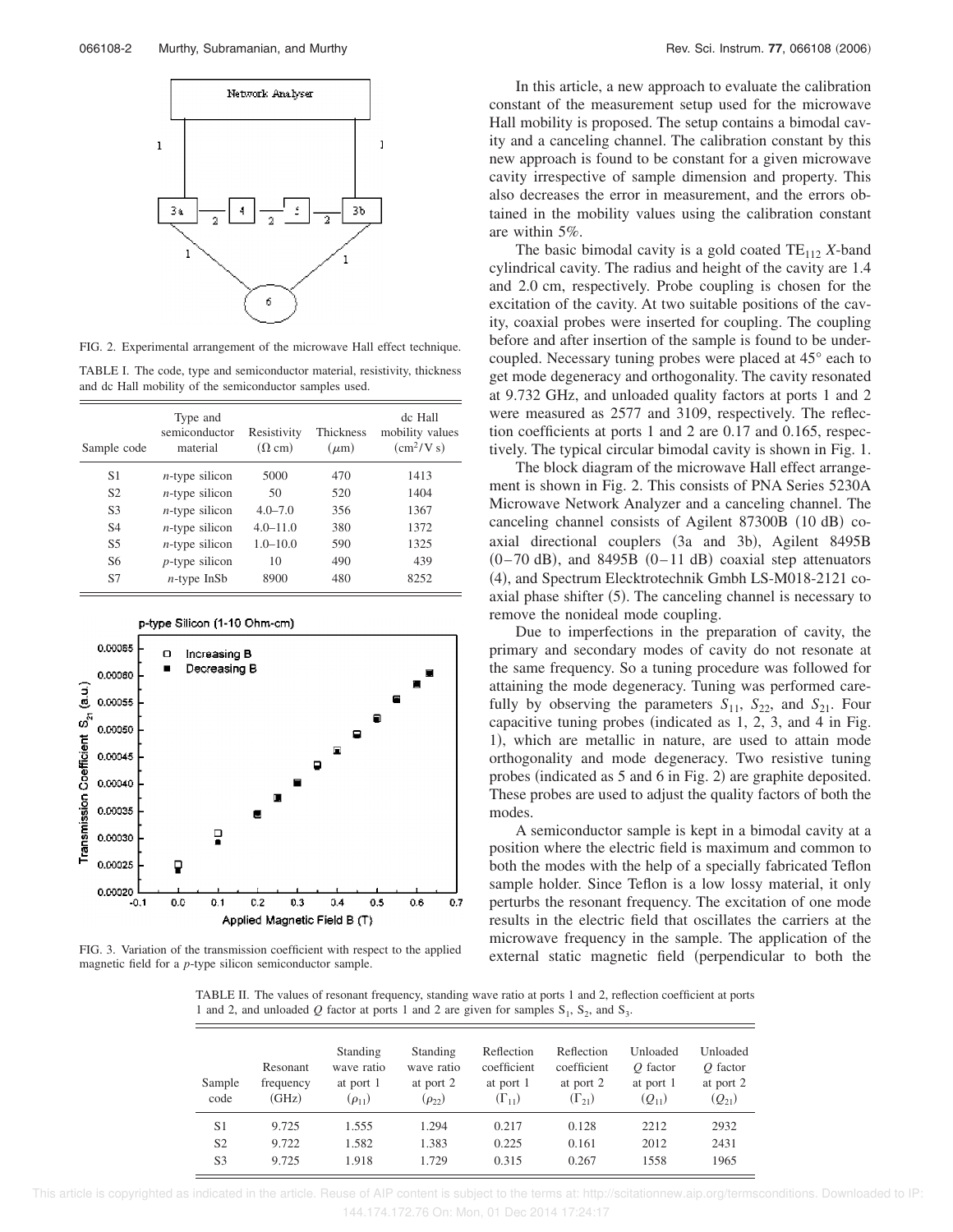TABLE III. The transmission coefficient values for different canceling channel configurations for samples  $S_1$ ,  $S_2$ , and  $S_3$  at magnetic field of 0.6 T.

| Sample code    | Canceling<br>channel configuration<br>(a.u.) | Transmission<br>coefficient | Calibration<br>constant<br>$(K \times 10^8)$ |
|----------------|----------------------------------------------|-----------------------------|----------------------------------------------|
|                | 1                                            | $3.1E - 3$                  | 2.05                                         |
| S1             | 2                                            | $1.79E - 3$                 |                                              |
|                | 3                                            | $1.73E - 3$                 |                                              |
|                | 1                                            | $7.24E - 3$                 | 2.05                                         |
| S <sub>2</sub> | $\overline{c}$                               | $3.52E - 3$                 |                                              |
|                | 3                                            | $2.18E - 3$                 |                                              |
|                | 1                                            | $1.10E - 2$                 | 2.01                                         |
| S <sub>3</sub> | 2                                            | $9.01E - 3$                 |                                              |
|                | 3                                            | $2.18E - 3$                 |                                              |

modes) results in the coupling of microwave power to the next mode due to the Hall effect. The change in transmitted power with the application of external static magnetic field is directly proportional to the mobility of carriers. The proportionality constant depends upon the sample property, value of the static magnetic field, and quality factor of the empty cavity. With incorporating the value of the static magnetic field and the actual change in the quality factor of the cavity due to the sample property, the proportionality constant can be used as the calibration constant  $(k_{NA})$  to standardize the measurement procedure. With this calibration/proportionality constant, Trukhan<sup>15,16</sup> derived the following equation for the evaluation of the mobility for the critically coupled cavity at ports 1 and 2 having equal quality factors at both modes.

$$
\mu = \frac{k_{\text{NA}} \times 10^8}{B} \left( \frac{Q_0}{Q_0 - Q_1} \right) S_{12}.
$$
 (1)

As it is not always possible to obtain critical coupling and equal quality factors for the orthogonal modes, it is better to use the basic equation for the nonequal input and output coupling. $17$ 

$$
\mu = \frac{K}{B} \left[ \left( 1 - \frac{Q_{11}}{Q_{10}} \right) \left( 1 - \frac{Q_{21}}{Q_{20}} \right) (1 - \Gamma_{11}) (1 - \Gamma_{21}) \right]^{-1/2} S_{12},\tag{2}
$$

where  $S_{12}$  is change in the transmission coefficient value; *B* is the dc magnetic field;  $Q_{10}$ ,  $Q_{20}$ ,  $Q_{11}$ , and  $Q_{21}$  are the unloaded and loaded quality factors at ports 1 and 2, respectively;  $\Gamma_{11}$  and  $\Gamma_{21}$  are loaded reflection coefficients of the input 1 and output 2, respectively.

Here the calibration constant  $K$  is of the order of  $10^8$ . This constant takes care of the losses due to attenuation in the cables, components, interconnects, and imperfections in the cavity. It may be noted that the errors involved in the measurement procedures are of two kinds, viz., the intrinsic error based on the geometric factor of the cavity and the extrinsic error arising out of the use of the canceling channel. By using standard samples of known mobility values, one can obtain  $K$  with Eq. (2). The value of  $K$  is a constant for a given cavity. This is expected to reduce the error involved in the evaluation of mobility.

Table I gives the thickness, dc Hall mobility, and resistivity of the semiconductor samples  $(S1-S7)$  used in the measurement procedure.

Figure 3 shows the typical variation of a transmission coefficient  $(S_{21})$  with respect to applied magnetic field  $(B)$ (increasing and decreasing) for a  $p$ -type silicon sample. From this graph, it is clear that with the application of magnetic field, the Hall power coupled is linear in nature and does not show any hysterisis.

In order to get more insight into the effect of cancellation channel configuration, three samples, S1, S2, and S3 with different resistivities, are used to obtain the variation of the transmission coefficient with respect to the applied magnetic field. The values of standing wave ratio, reflection coefficient, and unloaded quality factor at ports 1 and 2 and resonant frequency are given in Table II. The change in the transmitted power due to the application of the magnetic field for different combinations of canceling amplitude and phase is observed. Table III gives a typical variation of the transmission coefficient for a given magnetic field for three different canceling channel configurations. The value of *K* obtained using Eq.  $(2)$  is found to vary with the canceling channel configuration used (Table III). This indicates that the transmission coefficient obtained does not provide the true microwave Hall power generated by the magnetic field. To achieve the maximum change in the transmission coefficient, the best canceling channel configuration is chosen. The value of *K* obtained by this procedure is indicated in Table III in italics. It is to be noted that for the three samples chosen, the average value of *K* is within  $1\%$  of  $2.03 \times 10^8$ .

The above process is repeated for other semiconductor samples (S4–S7) to obtain the best canceling channel configuration. The evaluated microwave Hall mobilities for these samples using *K* obtained are presented in Table IV. It is now very clear that the error in the mobility values obtained by this approach is within 5%.

TABLE IV. Resonant frequency, standing wave ratio at ports 1 and 2, reflection coefficient at ports 1 and 2, unloaded quality factor at ports 1 and 2, transmission coefficient, and measured microwave Hall mobility are given for samples S4, S5, S6, and S7 [applied magnetic field  $(B)=0.6$  T; calibration constant  $(K) = 2.03 \times 10^8$ .

| Sample<br>code | Resonant<br>frequency<br>(GHz) | Standing<br>wave ratio<br>at port 1<br>$(\rho_{11})$ | Standing<br>wave ratio<br>at port 2<br>$(\rho_{22})$ | Reflection<br>coefficient<br>at port 1<br>$(\Gamma_{11})$ | Reflection<br>coefficient<br>at port 2<br>$(\Gamma_{21})$ | Unloaded<br>$O$ factor<br>at port 1<br>$(Q_{11})$ | Unloaded $Q$ factor<br>at port 2<br>$(Q_{21})$ | Transmission<br>coefficient<br>(a.u.) | Microwave<br>Hall mobility<br>values<br>$\text{cm}^2/\text{V}$ s) |
|----------------|--------------------------------|------------------------------------------------------|------------------------------------------------------|-----------------------------------------------------------|-----------------------------------------------------------|---------------------------------------------------|------------------------------------------------|---------------------------------------|-------------------------------------------------------------------|
| S <sub>4</sub> | 9.724                          | 2.257                                                | 1.951                                                | 0.386                                                     | 0.322                                                     | 1251                                              | 1413                                           | $1.44E - 2$                           | 1428                                                              |
| S <sub>5</sub> | 9.718                          | 1.82                                                 | 2.132                                                | 0.291                                                     | 0.361                                                     | 1690                                              | 1037                                           | $1.314E - 2$                          | 1384                                                              |
| S <sub>6</sub> | 9.718                          | 1.738                                                | 2.127                                                | 0.269                                                     | 0.36                                                      | 1533                                              | 1344                                           | $4.04E - 3$                           | 418                                                               |
| S7             | 9.721                          | 1.478                                                | 1.294                                                | 0.193                                                     | 0.128                                                     | 2209                                              | 2854                                           | $2.237E - 2$                          | 8359                                                              |

 This article is copyrighted as indicated in the article. Reuse of AIP content is subject to the terms at: http://scitationnew.aip.org/termsconditions. Downloaded to IP: 144.174.172.76 On: Mon, 01 Dec 2014 17:24:17